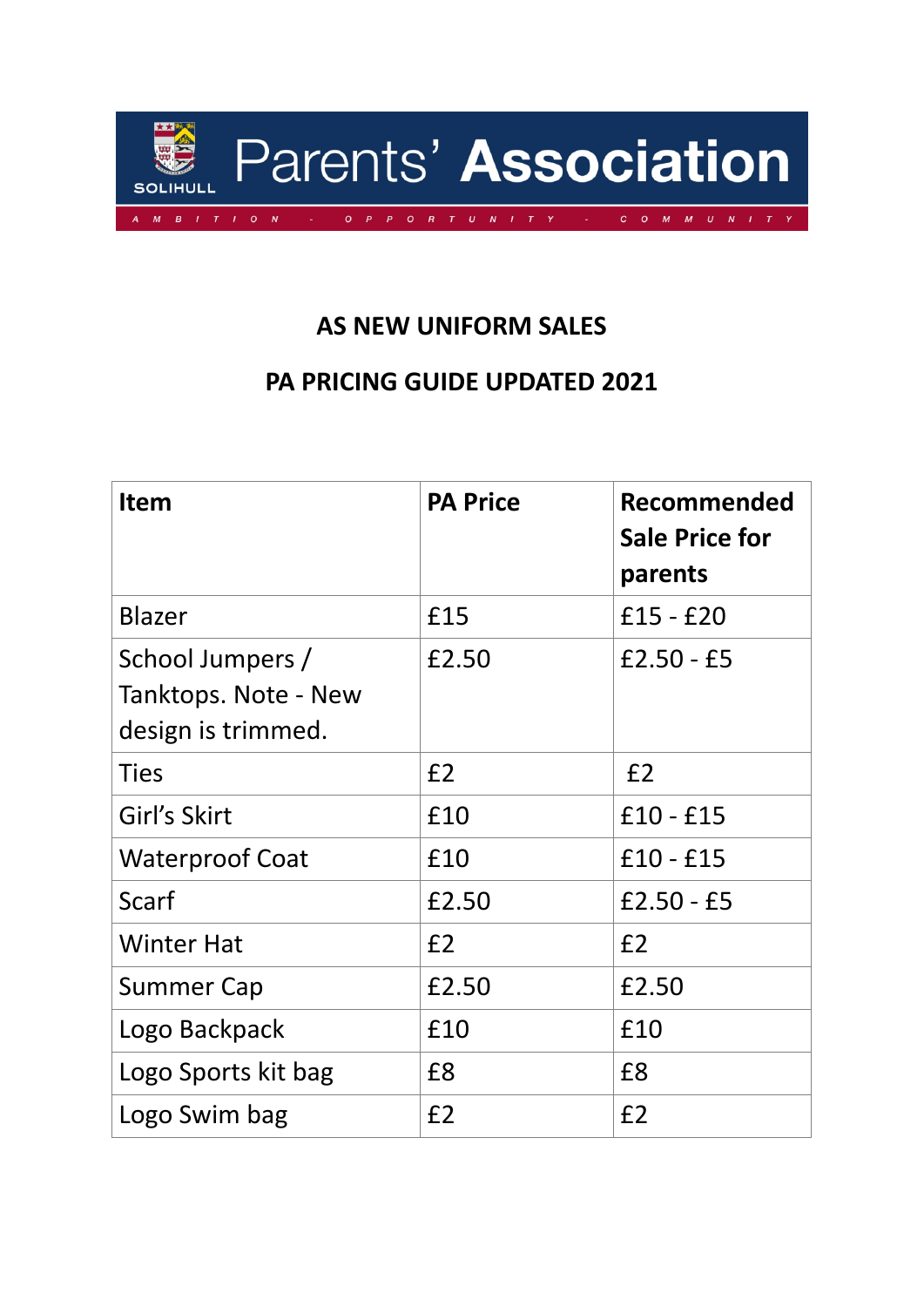## Prep School Specific Items

| Logo Book Bag         | E2    | E2        |
|-----------------------|-------|-----------|
| Rainsuit              | £3    | $E3 - E5$ |
| Infant Cardigan       | £2.50 | £2.50-£5  |
| Infant Tartan         | £10   | £10-£15   |
| Pinafore              |       |           |
| Infant PE T Shirt     | E2    | $E2-E3$   |
|                       |       |           |
| Nursery Polo Shirt E2 |       | E2        |
| <b>Nursery</b>        | E2    | $E2-E3$   |
| Sweatshirt            |       |           |
| <b>Nursery Smock</b>  | E2    | E2        |
| Nursery Joggers       | E2    | E2        |